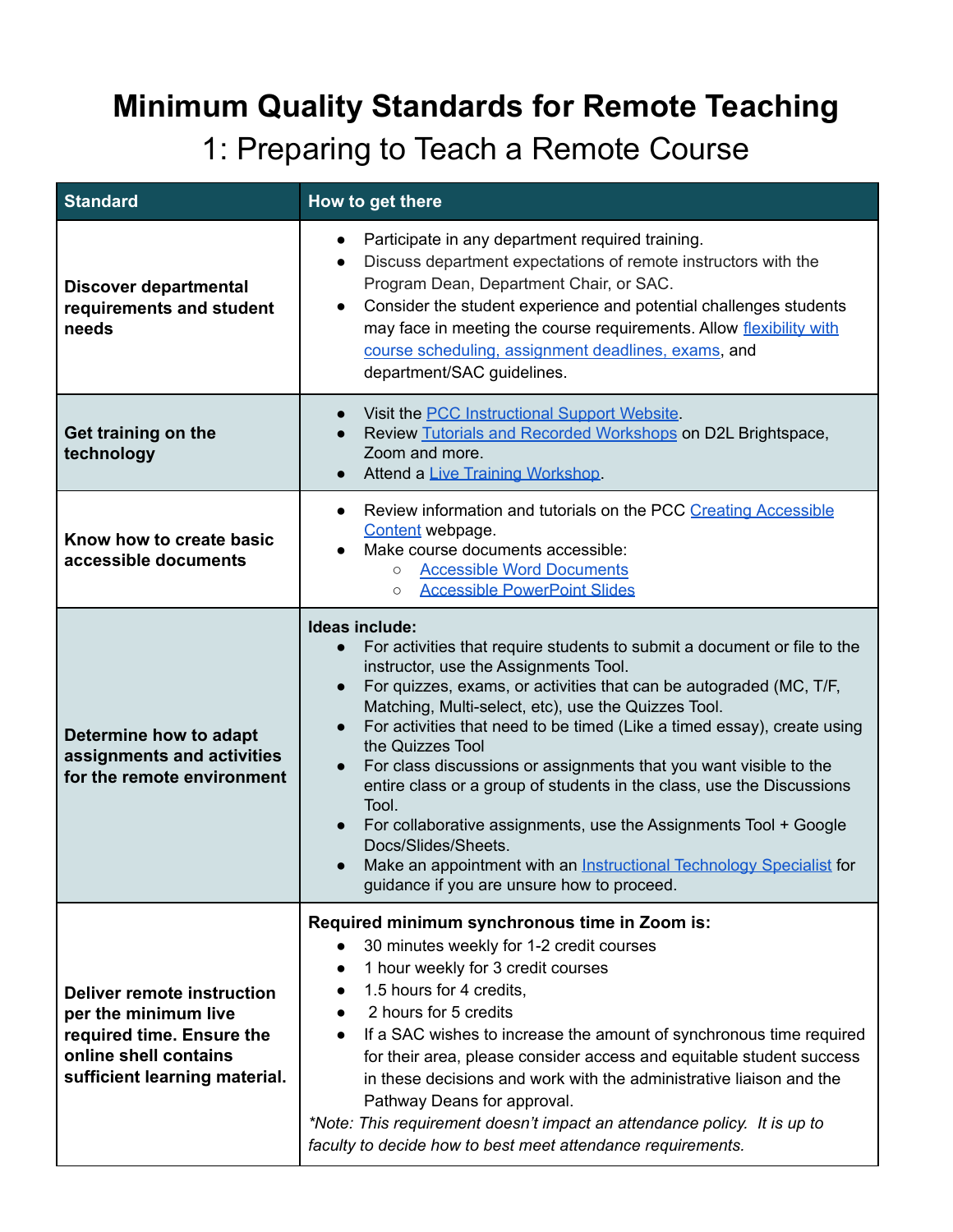## 2: Designing your D2L Brightspace Course

Adapted from WA Course Design [Checklist](https://docs.google.com/document/d/1tU1_jNupFhNDs811kLEyNSMmrERIBmDplrsmH1DRs4o/edit?usp=sharing) (V3) by [SBCTC](https://www.sbctc.edu/default.aspx) - licensed under a Creative Commons Attribution [International](http://creativecommons.org/licenses/by/4.0) 4.0 Lic[e](https://docs.google.com/document/d/1tU1_jNupFhNDs811kLEyNSMmrERIBmDplrsmH1DRs4o/edit?usp=sharing)nse

| <b>Standard</b>                                                                               | How to get there                                                                                                                                                                                                                                                                                                                                                                                                                                                                                                                                                                                                                                                                                                                                                            |
|-----------------------------------------------------------------------------------------------|-----------------------------------------------------------------------------------------------------------------------------------------------------------------------------------------------------------------------------------------------------------------------------------------------------------------------------------------------------------------------------------------------------------------------------------------------------------------------------------------------------------------------------------------------------------------------------------------------------------------------------------------------------------------------------------------------------------------------------------------------------------------------------|
| <b>Familiarize yourself with</b><br><b>Quality Course Design</b><br><b>Elements</b>           | Review the <b>PCC</b> Query Guide for Online Course Design.<br>Consider Flipping your Remote Classroom.                                                                                                                                                                                                                                                                                                                                                                                                                                                                                                                                                                                                                                                                     |
| <b>Welcome and orient</b><br>students to the purpose<br>and structure of the remote<br>course | Post a Welcome/Getting Started message to the <b>Announcements</b> tool<br>$\bullet$<br>in D2L Brightspace. Provide a list of instructions on how to get started<br>with your course.<br>Create a Course Information module that includes the following<br>documents:<br>Syllabus & Course Schedule [see Syllabus Templates]<br>$\circ$<br><b>Instructor Bio</b><br>$\circ$<br>Remote Course Structure (e.g. course delivery, meeting<br>$\circ$<br>times, and expectations of students)<br>Create a discussion topic where students introduce themselves to<br>one another, especially if introductions are not part of the<br>synchronous session or the course is fully asynchronous.                                                                                    |
| <b>Ensure course navigation</b><br>is clear and easy to use                                   | Directions for navigating the course are clearly stated or links to<br>directions are provided (e.g. Navigating Brightspace - Learner).<br>All hyperlinks, files, videos, external URLs, and navigation menu<br>items are working.                                                                                                                                                                                                                                                                                                                                                                                                                                                                                                                                          |
| <b>Organize Course Content</b><br>and ensure accessibility for<br>ease of use by students     | Review the blog Organizing Content in D2L Brightspace.<br>Follow the Organizing Content for Student Success Guide to help<br>$\bullet$<br>structure your Course Content area in D2L Brightspace with:<br><b>Weekly/Topic Modules</b><br>$\circ$<br>Clear content titles and consistent naming conventions<br>$\circ$<br>Content is listed in the order you want students to view/do.<br>$\circ$<br>Due dates are clear and consistent and added to assignment<br>$\circ$<br>folders, quizzes, and/or discussions.<br>Check your course materials for accessibility using BB Ally.                                                                                                                                                                                           |
| Cultivate a sense of<br>belonging                                                             | Include a statement about the value of equity, diversity, and inclusion.<br>Include resources to connect students to a variety of student support<br>and well-being services.<br>Include a statement clearly outlining expectations for student<br>interactions.<br>Reflect diverse people and perspectives in images or representations<br>used throughout the course, or acknowledge the lack of diversity and<br>provide a forum to discuss representations and stereotypes.<br>Provide opportunities for students to connect course content to their<br>$\bullet$<br>own lives and/or reflect on course content in relation to a variety of<br>perspectives.<br>Here's a link to more resources provided by the Queer<br>$\circ$<br>Resource Centers for more guidance. |
| Provide information on how<br>the student can get<br>technological help                       | Provide a link to Students: Help and Available Services so that<br>students can find the technical help they might need.<br>Provide clear directions on how to access required materials,<br>resources, software, and technologies used in your course.<br>List options for acquiring technology: <b>Emergency Funds for Students</b>                                                                                                                                                                                                                                                                                                                                                                                                                                       |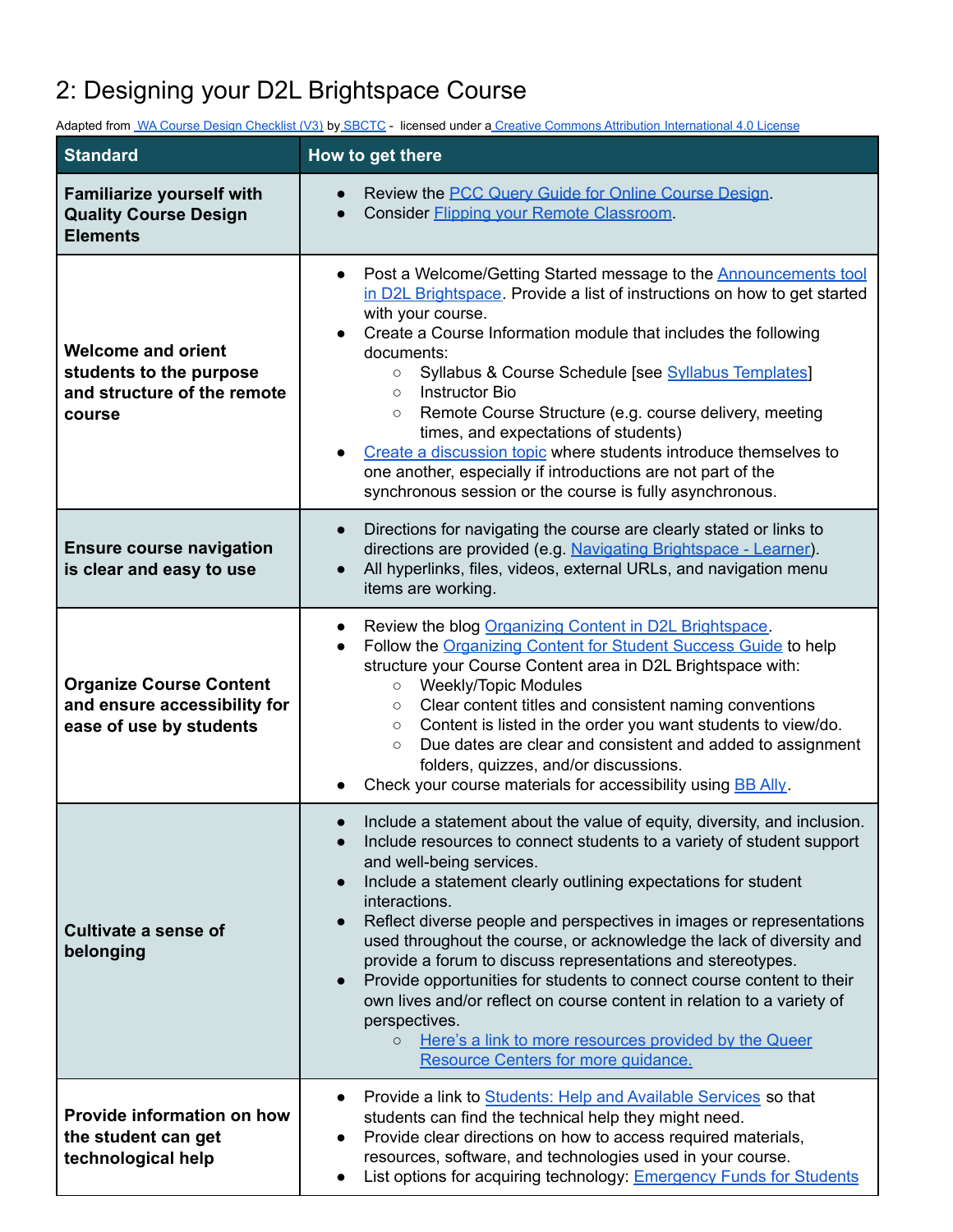## 3: Teaching a Remote Course

| <b>Standard</b>                                                                      | How to get there                                                                                                                                                                                                                                                                                                                                                                                                                                                                                                                                                                                                                                                                                                                                                                                                                                                                                                                                                                |
|--------------------------------------------------------------------------------------|---------------------------------------------------------------------------------------------------------------------------------------------------------------------------------------------------------------------------------------------------------------------------------------------------------------------------------------------------------------------------------------------------------------------------------------------------------------------------------------------------------------------------------------------------------------------------------------------------------------------------------------------------------------------------------------------------------------------------------------------------------------------------------------------------------------------------------------------------------------------------------------------------------------------------------------------------------------------------------|
| <b>Establish an active and</b><br>consistent presence in the<br>course               | Review:<br><b>Engage vour Students</b><br>$\circ$<br><b>Creating an Effective Online Instructor Presence</b><br>$\circ$<br>Overview on Regular and Substantive Interaction<br>$\circ$<br>Include mechanisms that facilitate regular and substantive interaction<br>between you and your students (e.g. synchronous sessions, timely<br>and regular feedback on activities, prompt replies to emails, weekly<br>announcements, etc).                                                                                                                                                                                                                                                                                                                                                                                                                                                                                                                                             |
| <b>Provide opportunities for</b><br>student engagement and<br>feedback               | Provide a place in the class where students can easily ask questions<br>and other students can see the response or reply as well, e.g. a Q &<br>A discussion on the home page. Monitor for unanswered questions<br>and provide a response.<br>Monitor student interaction and activity to encourage them to<br>participate fully.                                                                                                                                                                                                                                                                                                                                                                                                                                                                                                                                                                                                                                               |
| <b>Build a positive class</b><br>environment and<br>interactions between<br>students | Review Guidance on Culturally Responsive Remote Teaching.<br>Apply strategies to promote culturally responsive teaching.<br>The course environment is safe, supportive, and students are<br>$\circ$<br>comfortable making mistakes.<br>Create a welcoming, engaging learning environment where<br>$\circ$<br>students feel a sense of connection to the instructor, other<br>students, and the course.<br>Model understanding for social, cultural and linguistic<br>$\circ$<br>differences.<br>Offer flexibility and choice where possible to how students<br>$\circ$<br>submit assignments (video, audio, written), being able to<br>choose from a different prompts for an assignment, etc.<br>Promote interaction among all course participants.<br>Implement classroom discussion guidelines for civil discourse that<br>respects the diversity of the group.<br>Monitor discussion activities with students, e.g. the tone, direction,<br>relevance, and appropriateness. |
| <b>Utilize strategies for</b><br>maximizing student<br>retention.                    | Review:<br>What is "student retention"<br>$\circ$<br>How to improve online student retention<br>$\Omega$<br>Monitor student progress.<br>Make sure that students can view grades/progress in class.<br>Initiate direct communication with students as needed.<br>Course includes resources to connect students to a variety of student<br>support and well-being services.<br>Refer a student to the CARE team for additional support and<br>$\circ$<br>connection to resources. Click this link to submit a CARE<br><u>report.</u>                                                                                                                                                                                                                                                                                                                                                                                                                                             |